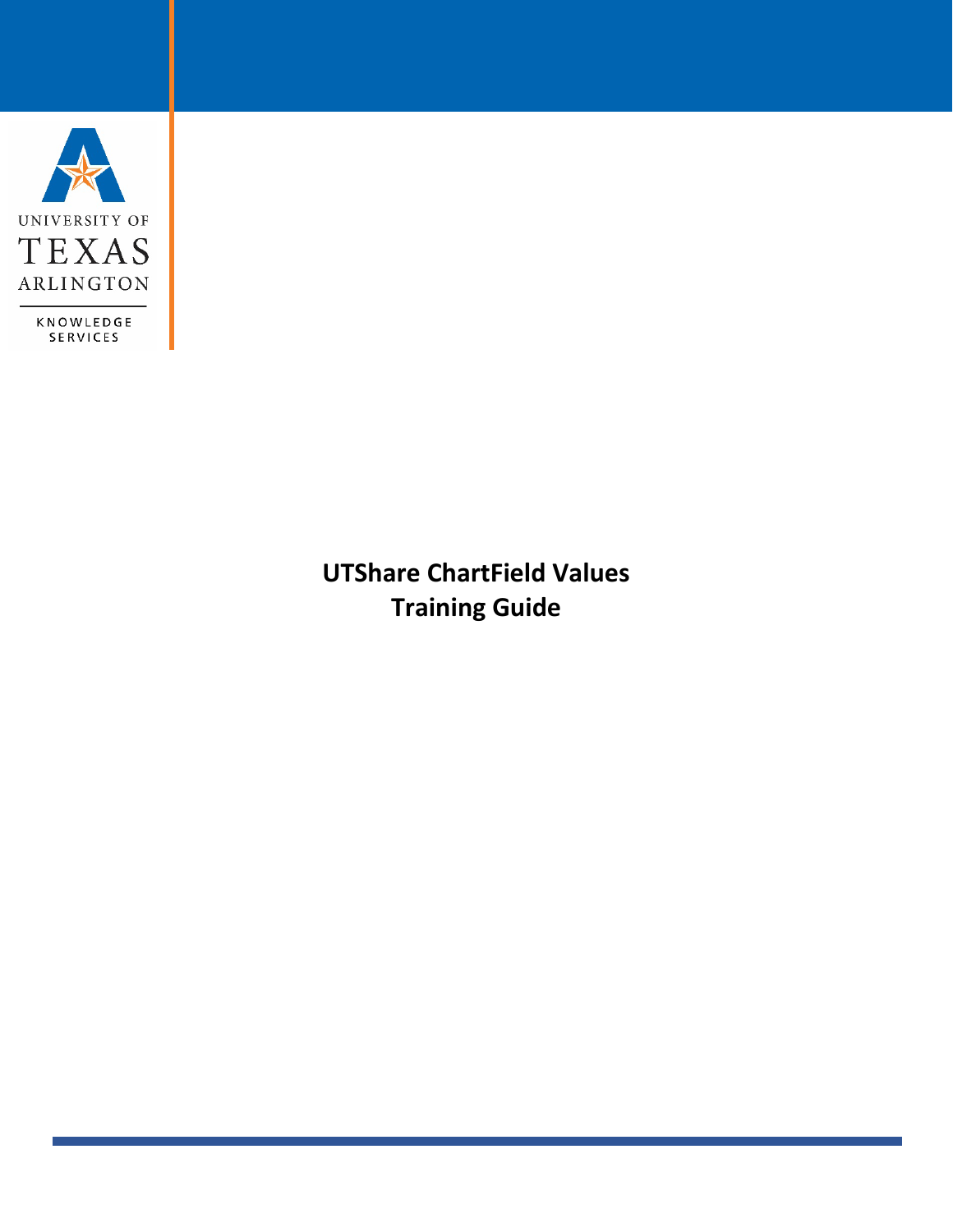# **Table of Contents**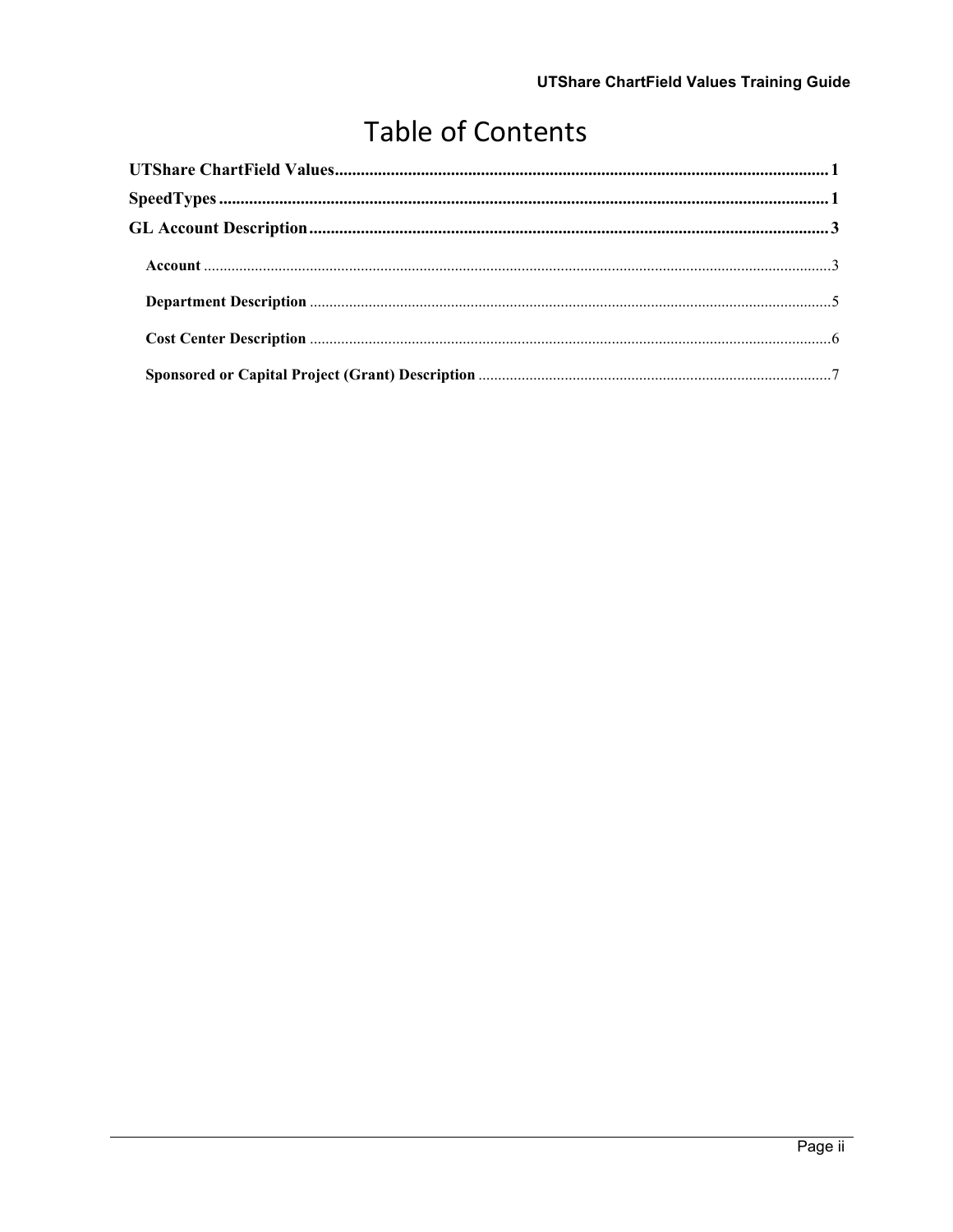# <span id="page-2-0"></span>**UTShare ChartField Values**

The Chart of Accounts is the foundation of the accounting system. The chart of accounts provides a unique numbering system and a common language for identifying financial transactions.

The basic component of the chart of accounts is the chartfield. A chartfield is an individual field used to segregate transactional and budget data.

The combination or grouping of chartfields is called a chartfield String. The chartfield string provides financial information for departments and other units for reporting and tracking purposes. These values are necessary for viewing accounting details and/or processing transactions in UTShare.

| <b>ChartField String Value Definitions</b>     |                                                                                                               |  |  |  |
|------------------------------------------------|---------------------------------------------------------------------------------------------------------------|--|--|--|
| <b>Business Unit</b>                           | Specifies the UT institution. Example: UTARL is the University of Texas at Arlington.                         |  |  |  |
| <b>Account</b>                                 | Identifies the nature or category of the transaction.                                                         |  |  |  |
| <b>Department</b>                              | Organization structure identifier.                                                                            |  |  |  |
| <b>Cost Center</b>                             | Used to track financial activity for non-project accounts.                                                    |  |  |  |
| <b>Fund</b>                                    | Specifies the source of funds.                                                                                |  |  |  |
| <b>Function</b>                                | National Association of College and University Business Officers (NACUBO)<br>expenditure classification code. |  |  |  |
| <b>Project Costing</b><br><b>Business Unit</b> | Designates Sponsored Research (e.g. UTASP) or Plant Fund (e.g. UTAPF).                                        |  |  |  |
| Project                                        | Used to track financial activity for projects (e.g. Grant: 1261003380 or Plant<br>Fund: AC500100).            |  |  |  |
| Activity                                       | Indicate a specific activity associated with a Project.                                                       |  |  |  |

# <span id="page-2-1"></span>**SpeedTypes**

A SpeedType (SpeedChart) value is used to quickly populate data into the chartfields and is generally the same as the Cost Center or Project ID and is associated with a specific chartfield string. SpeedTypes are used for creating journal entries and SpeedCharts are typically used on Requisitions and Vouchers.

| Qty<br>310172<br>*Distribute By<br>SpeedChart<br>$\checkmark$<br>Amt<br>*Liquidate By<br>$\checkmark$                                         |               |           |           |          |          |                         |         |                    |         |
|-----------------------------------------------------------------------------------------------------------------------------------------------|---------------|-----------|-----------|----------|----------|-------------------------|---------|--------------------|---------|
| First 1 of 1 b Last<br>Personalize   Find   View All   2  <br><b>Accounting Lines</b>                                                         |               |           |           |          |          |                         |         |                    |         |
| (EEE)<br><b>Budget Information</b><br>Details<br>Chartfields2<br>Details 2<br>Asset Information<br>Asset Information 2<br><b>Chartfields1</b> |               |           |           |          |          |                         |         |                    |         |
| Line                                                                                                                                          | <b>Status</b> | Dist Type | *Location | Quantity | Percent  | Merchandise Amt GL Unit |         | <b>Entry Event</b> |         |
|                                                                                                                                               | Open          |           | 642-202   | 3.0000   | 100.0000 | 1,800.00 UTARL          | $\circ$ |                    | $+$ $-$ |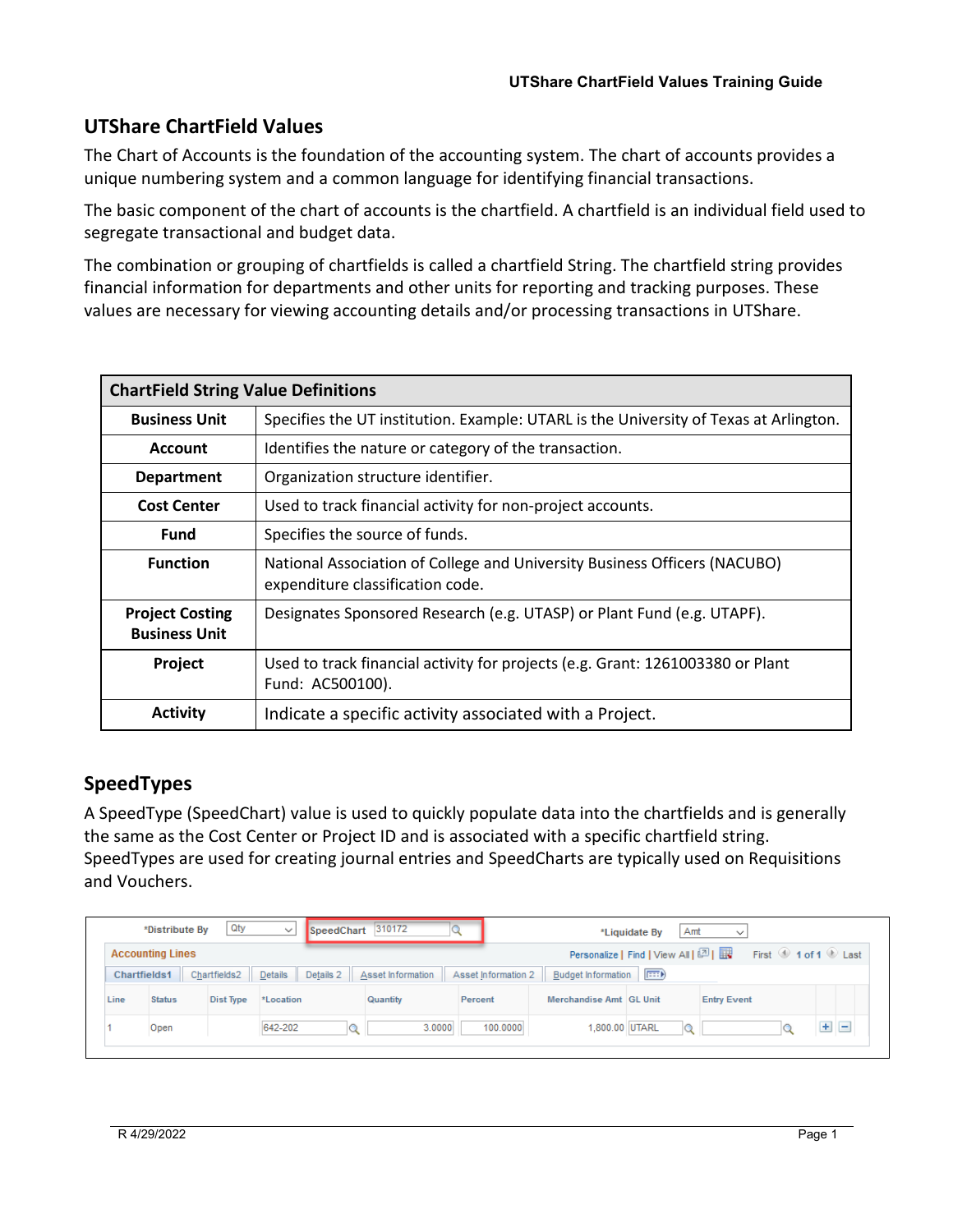Use the SpeedType function in UTShare to view the chartfield values associated with chartfield string.

1. Click **NavBar > Menu > Set Up Financials/Supply Chain > Common Definitions > Design ChartFields > Define Values > SpeedTypes**.

The SpeedTypes search page is displayed.

- 2. The SetID field will default to "UTARL". Leave the default value.
- 3. Enter the desired SpeedType Key. This is the same as the Cost Center or Project ID associated with a specific chartfield string.
- 4. Type of SpeedType should be changed to "Universal (All Users)" from the drop-down list.
- 5. Click the Search button.

| <b>SpeedTypes</b><br>Enter any information you have and click Search. Leave fields blank for a list of all values. |  |  |  |  |  |
|--------------------------------------------------------------------------------------------------------------------|--|--|--|--|--|
| <b>Find an Existing Value</b>                                                                                      |  |  |  |  |  |
| <b>Search Criteria</b>                                                                                             |  |  |  |  |  |
| *SetID = $\sqrt{ }$<br><b>UTARL</b>                                                                                |  |  |  |  |  |
| SpeedType Key begins with<br>123456<br>$\checkmark$                                                                |  |  |  |  |  |
| User ID begins with<br>$\checkmark$                                                                                |  |  |  |  |  |
| Primary Permission List begins with<br>$\checkmark$                                                                |  |  |  |  |  |
| *Type of SpeedType $=$<br>Universal (All Users)<br>$\checkmark$                                                    |  |  |  |  |  |
| <b>Case Sensitive</b>                                                                                              |  |  |  |  |  |
| Basic Search<br>Save Search Criteria<br>Search<br>Clear                                                            |  |  |  |  |  |

The SpeedType page is displayed. This page displays the ChartField values required for viewing or processing transaction details in UTShare. These will populate when the SpeedType (SpeedChart) is entered.

• ChartField values for a Cost Center: Unit (UTARL), Fund, Department, Cost Center, and Function.

| SpeedType                    |                                                                                  |                                |  |
|------------------------------|----------------------------------------------------------------------------------|--------------------------------|--|
|                              | SetID UTARL<br>Speed Type Key 123456<br>Type of Speed Type Universal (All Users) | 侖<br><b>Publish Data</b>       |  |
|                              | Description UTA Cost Center                                                      |                                |  |
| <b>Account</b>               |                                                                                  |                                |  |
| <b>Fund Code</b>             | 3100                                                                             | DES Organized Act Rel to Instr |  |
| <b>Department</b>            | 654321                                                                           | UTA Depaprtment                |  |
| 123456<br><b>Cost Center</b> |                                                                                  | <b>UTA Cost Center</b>         |  |
| <b>Function</b>              | 400                                                                              | Academic Support               |  |
| <b>Program Code</b>          |                                                                                  |                                |  |
| DO Dunianan Haif             |                                                                                  |                                |  |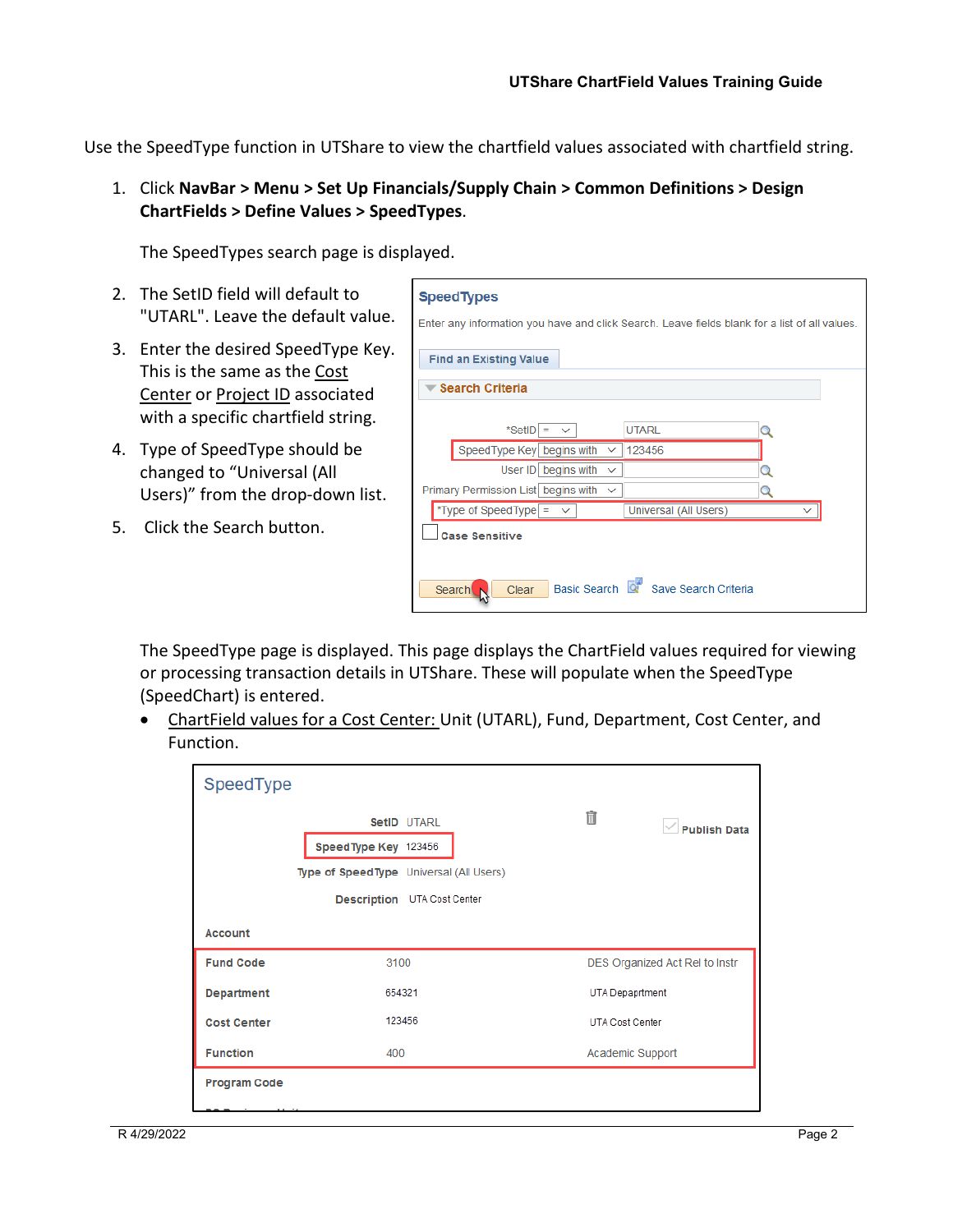• ChartField values for a Project: Business Unit (UTARL), Fund, Department, Function, PC Bus Unit, Project, and Activity.

| SpeedType               |                                                   |                                |
|-------------------------|---------------------------------------------------|--------------------------------|
|                         | SetID UTARL                                       | Ħ<br><b>Publish Data</b>       |
|                         | SpeedType Key 1265001000                          |                                |
|                         | Type of Speed Type Universal (All Users)          |                                |
|                         | <b>Description</b> Assistive Interface for Reserv |                                |
| <b>Account</b>          |                                                   |                                |
| <b>Fund Code</b>        | 5100                                              | RES Federal Sponsored Programs |
| <b>Department</b>       | 625107                                            | UTARI UTA RESEARCH INSTITUTE   |
| <b>Cost Center</b>      |                                                   |                                |
| <b>Function</b>         | 200                                               | Research                       |
| <b>Program Code</b>     |                                                   |                                |
| <b>PC Business Unit</b> | <b>UTASP</b>                                      | UT Arlington Sponsored Progs   |
| Project                 | 1265001000                                        | Assistive Interface for Reserv |
| <b>Activity</b>         | 1                                                 |                                |
| <b>Affiliate</b>        |                                                   |                                |
| $\mathbf{A}$            |                                                   |                                |

6. Click the Return to Search button to go back to the main SpeedType page.

## <span id="page-4-0"></span>**GL Account Description**

Use the ChartField Values function in UTShare to view a General Ledger description, and other basic information for a General Ledger Account.

1. Click **NavBar > Menu > Financials > Set-Up Financials/Supply Chain > Common Definitions > Design ChartFields > Define Values > ChartField Values**.

The ChartField Values screen displays.

This section will review the Account, Department, Cost Center, and Project information.

#### <span id="page-4-1"></span>**Account**

1. Click on the "Account" link.

| <b>ChartField Values</b>                                                                          |
|---------------------------------------------------------------------------------------------------|
| <b>ChartField Values</b>                                                                          |
| You do not have security privileges to access the ChartFields that are not hyperlinks.<br>Account |
| <b>Fund Code</b>                                                                                  |
| )epartment<br>سمائه مسموسه                                                                        |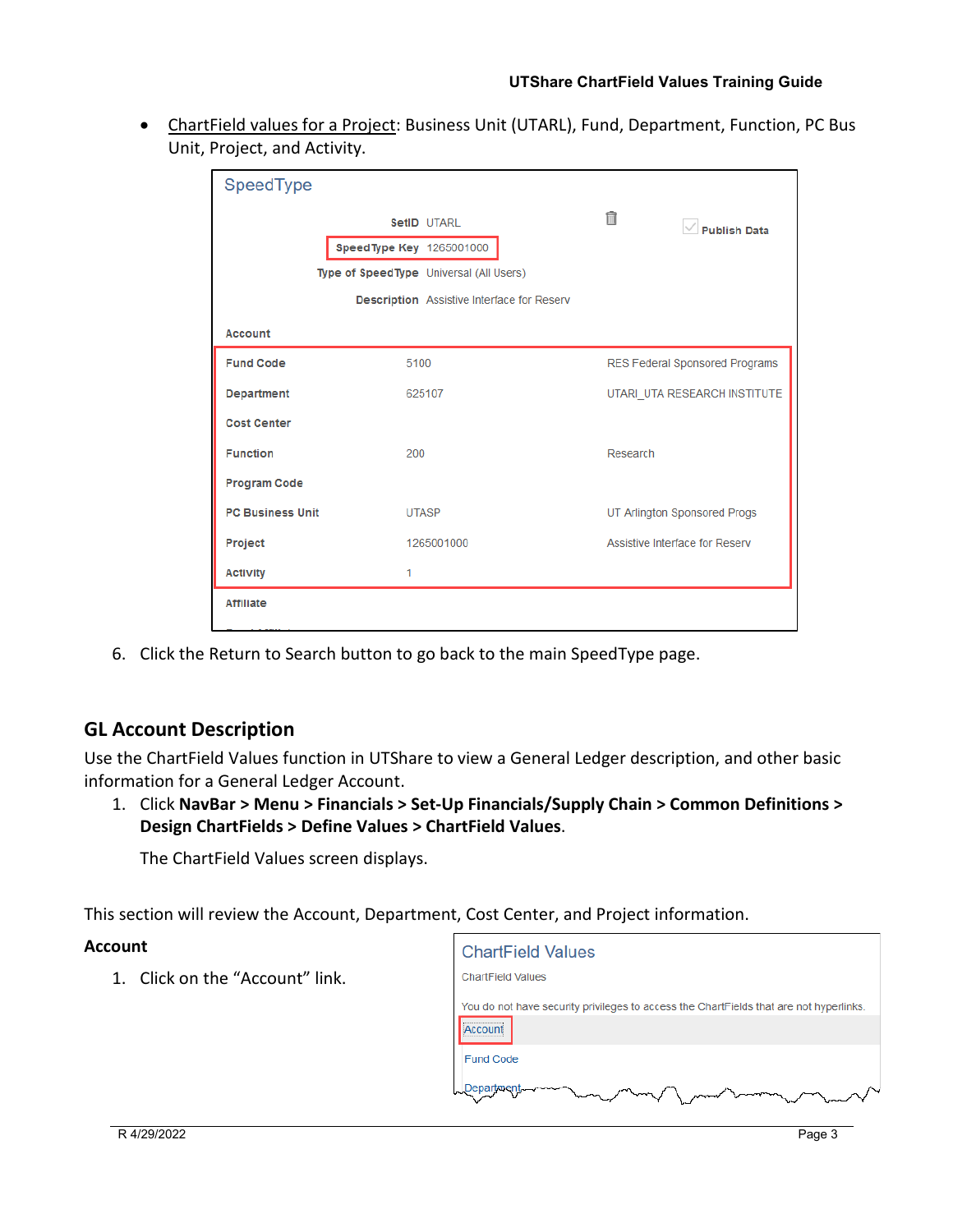- 2. Enter UTSHR in the SetID field.
- 3. Enter the Account number *to view in the* Account field or use the search icon. Leaving the Account, Description, and Type fields blank is also an option to see a list of all GL Accounts.
- 4. Press Search.

| <b>Account</b>                                          |                                                                                               |   |  |  |  |  |
|---------------------------------------------------------|-----------------------------------------------------------------------------------------------|---|--|--|--|--|
|                                                         | Enter any information you have and click Search. Leave fields blank for a list of all values. |   |  |  |  |  |
| <b>Find an Existing Value</b>                           |                                                                                               |   |  |  |  |  |
| <b>▼ Search Criteria</b>                                |                                                                                               |   |  |  |  |  |
|                                                         |                                                                                               |   |  |  |  |  |
| *SetID = $\times$                                       | <b>UTSHR</b>                                                                                  | Q |  |  |  |  |
| Account begins with $\sim$                              | 63003                                                                                         | Q |  |  |  |  |
| Description begins with $\sim$                          |                                                                                               |   |  |  |  |  |
| Account Type begins with $\sim$                         |                                                                                               | O |  |  |  |  |
| <b>Case Sensitive</b>                                   |                                                                                               |   |  |  |  |  |
| Basic Search<br>Save Search Criteria<br>Search<br>Clear |                                                                                               |   |  |  |  |  |

**Note:** *Can also use the Description field and Account Type field to search.*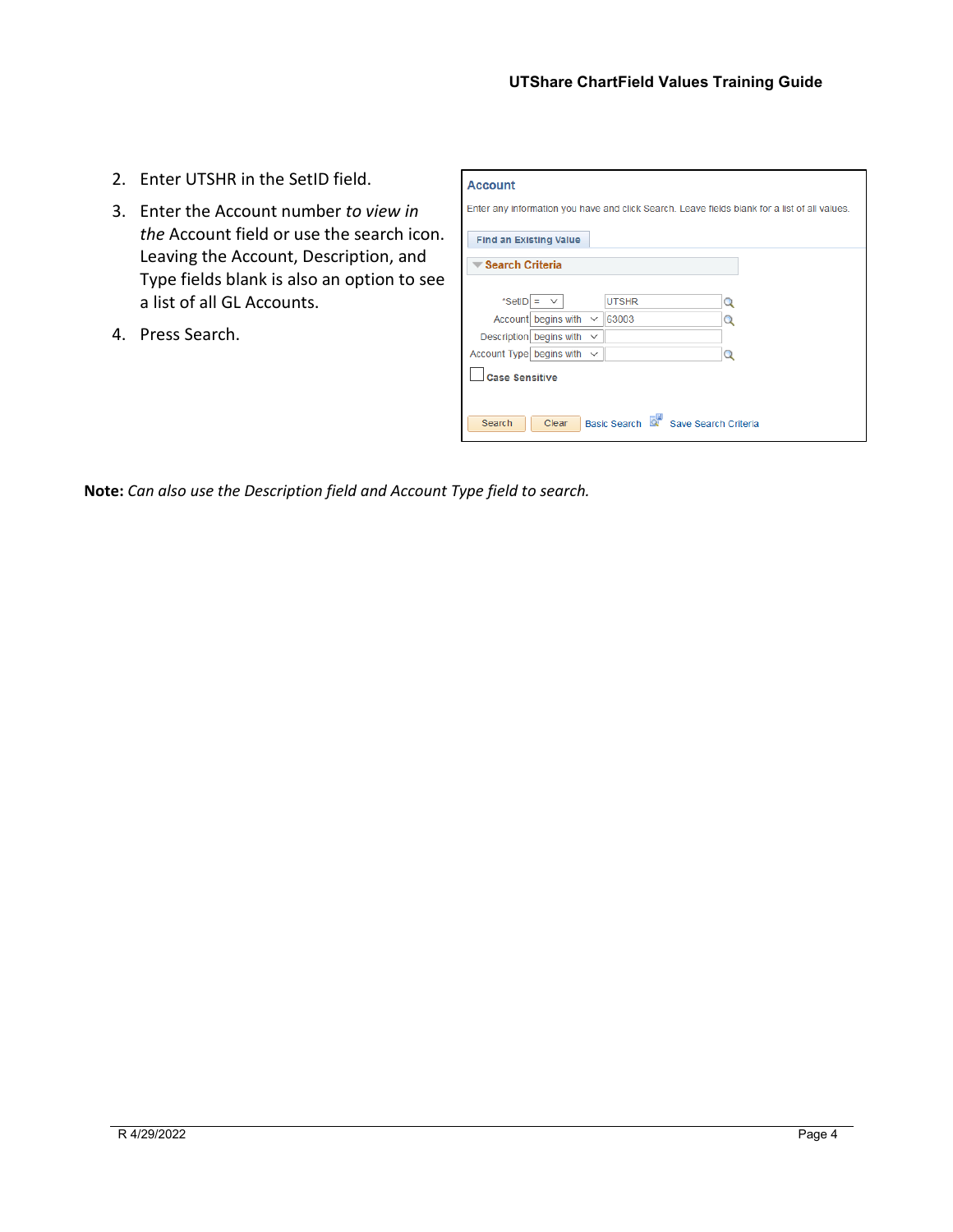The Account page is used to view information about the general ledger account like Status, Description, and the Account Type.

|                                                                        | SetID UTSHR                                                 | Account 63003                  |                                                 |                   |                                                               |
|------------------------------------------------------------------------|-------------------------------------------------------------|--------------------------------|-------------------------------------------------|-------------------|---------------------------------------------------------------|
| <b>Effective Date</b>                                                  |                                                             |                                |                                                 |                   | First 1 of 1 D Last<br>Find   View All                        |
| Effective Date 01/01/1902<br><b>Short Description Materials</b>        | <b>Description</b> Office/Computer Supplies                 | <b>Status</b> Active           | <b>Control Account</b><br><b>Budgetary Only</b> | <b>Attributes</b> | <b>Long Description</b><br><b>Commitment Control Override</b> |
|                                                                        | <b>Statistical Account</b>                                  | <b>UOM</b>                     |                                                 |                   |                                                               |
| <b>Monetary Account Type Expense</b><br><b>Balance Sheet Indicator</b> |                                                             | <b>Book Code</b>               | $\vee$ Allow Book Code Override                 |                   |                                                               |
|                                                                        | VAT Account Flag Non-VAT Related<br><b>OpenItem Account</b> | <b>Physical Nature</b>         | Reconcile on Base Amount                        |                   | <b>VAT Default</b>                                            |
| <b>Edit Record</b>                                                     |                                                             | <b>Edit Field</b>              |                                                 |                   |                                                               |
| <b>Prompt Table</b>                                                    |                                                             | <b>Description of OpenItem</b> |                                                 |                   |                                                               |
| <b>Reconcile Tolerance</b>                                             |                                                             | <b>Reconcile Currency</b>      |                                                 |                   |                                                               |
| Performance Measurement                                                |                                                             |                                |                                                 |                   |                                                               |
|                                                                        | General Ledger Account                                      |                                | <b>Performance Measurement Acct</b>             |                   | <b>ABM Account</b>                                            |
| <b>同</b> Sav<br>Return to Search                                       | $\equiv$ Notify                                             |                                |                                                 |                   |                                                               |

- 5. Click the Return to Search button to go back to the search page.
- 6. screenshot of chartfield values page with account link highlighted

### <span id="page-6-0"></span>**Department Description**

1. Click on the blue Department link.

| <b>ChartField Values</b>                                                               |
|----------------------------------------------------------------------------------------|
| <b>ChartField Values</b>                                                               |
| You do not have security privileges to access the ChartFields that are not hyperlinks. |
| Account                                                                                |
| <b>Fund Code</b>                                                                       |
| Department                                                                             |
| <b>Cost Center</b>                                                                     |
| <b>Function</b>                                                                        |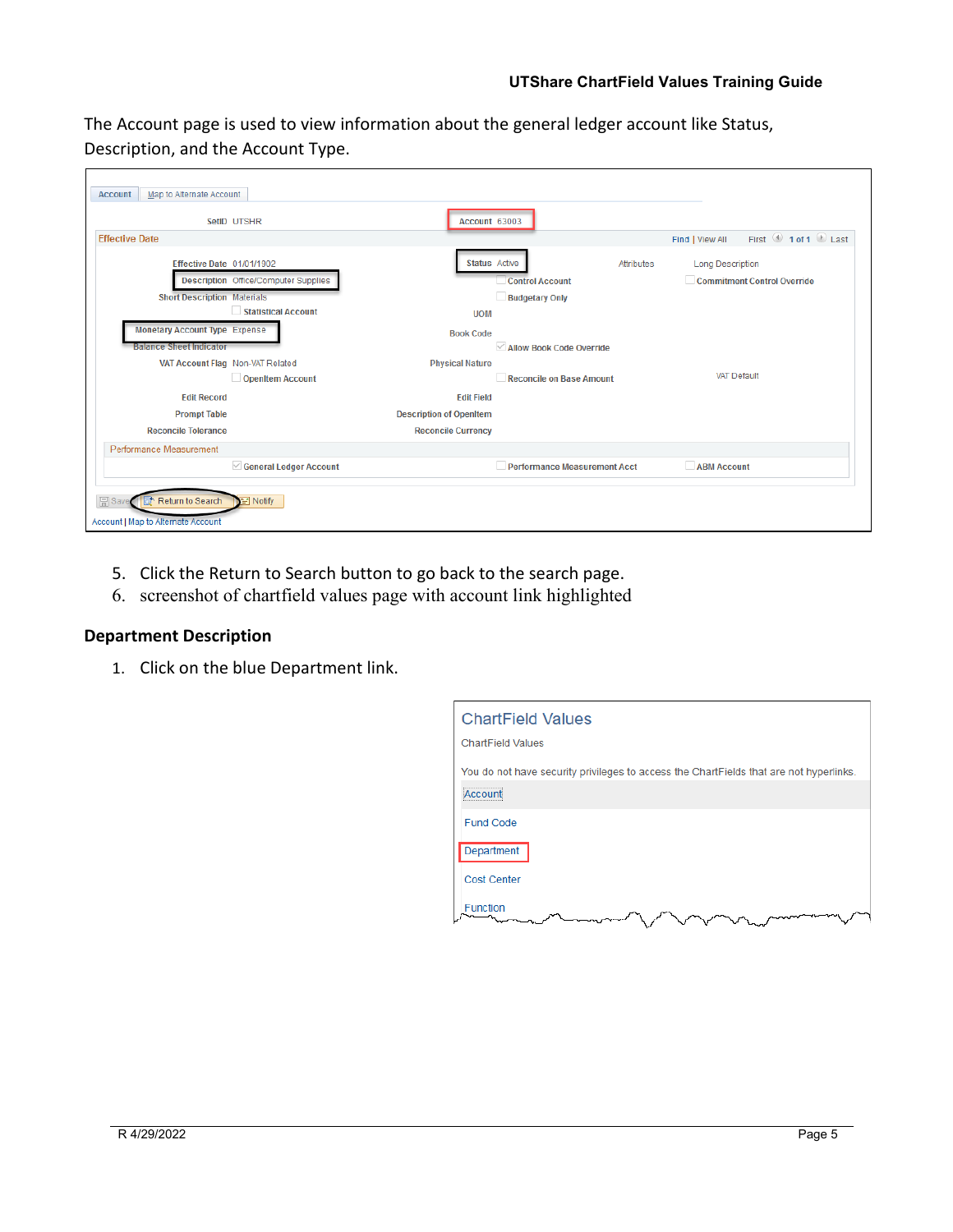UTARL defaults in the SetID field. Leave as is.

- 2. Enter the Department number in the Department field or use the search icon.
- 3. Click the Search button.

## **Note**: *Can perform a search by Department number or by Description.*

The Department page is used to view information about the department such as the Effective Date, Status, Description, and Short Description.

| <b>Department</b><br>Enter any information you have and click Search. Leave fields blank for a list of all values. |  |  |  |  |  |
|--------------------------------------------------------------------------------------------------------------------|--|--|--|--|--|
| <b>Find an Existing Value</b>                                                                                      |  |  |  |  |  |
| <del>■</del> Search Criteria                                                                                       |  |  |  |  |  |
| SetID = $\vee$<br><b>UTARL</b><br>Q<br>Department begins with $\vee$ 340301<br>Q                                   |  |  |  |  |  |
| Description begins with $\vee$<br><b>Case Sensitive</b>                                                            |  |  |  |  |  |
| <b>Basic Search</b><br>Save Search Criteria<br>Search<br>Clear                                                     |  |  |  |  |  |

| Department                                           |                                               |                                            |                 |                         |
|------------------------------------------------------|-----------------------------------------------|--------------------------------------------|-----------------|-------------------------|
| SetID UTARL                                          |                                               | Department 340301                          |                 |                         |
| <b>Effective Date</b>                                |                                               |                                            | Find   View All | First 1 of 1 2 Last     |
| Effective Date 09/01/2020<br><b>Status</b> Active    |                                               | <b>Attributes</b><br><b>Budgetary Only</b> |                 | <b>Long Description</b> |
|                                                      | <b>Description</b> OIT Continuous Improvement |                                            |                 |                         |
| Short Description OITContImp<br><b>Manager ID</b>    |                                               | <b>Manager Name</b>                        |                 |                         |
|                                                      |                                               |                                            |                 |                         |
| Save <b>O</b> <sup>t</sup> Return to Search E Notify |                                               |                                            |                 |                         |

5. Click the Return to Search button to go back to the search page.

#### <span id="page-7-0"></span>**Cost Center Description**

Use the ChartField Values function in UTShare to view the Cost Center description.

1. Click on the blue Cost Center link.

| <b>ChartField Values</b>                                                               |
|----------------------------------------------------------------------------------------|
| <b>ChartField Values</b>                                                               |
| You do not have security privileges to access the ChartFields that are not hyperlinks. |
| Account                                                                                |
| <b>Fund Code</b>                                                                       |
| Department                                                                             |
| Cost Center                                                                            |
| <b>Function</b>                                                                        |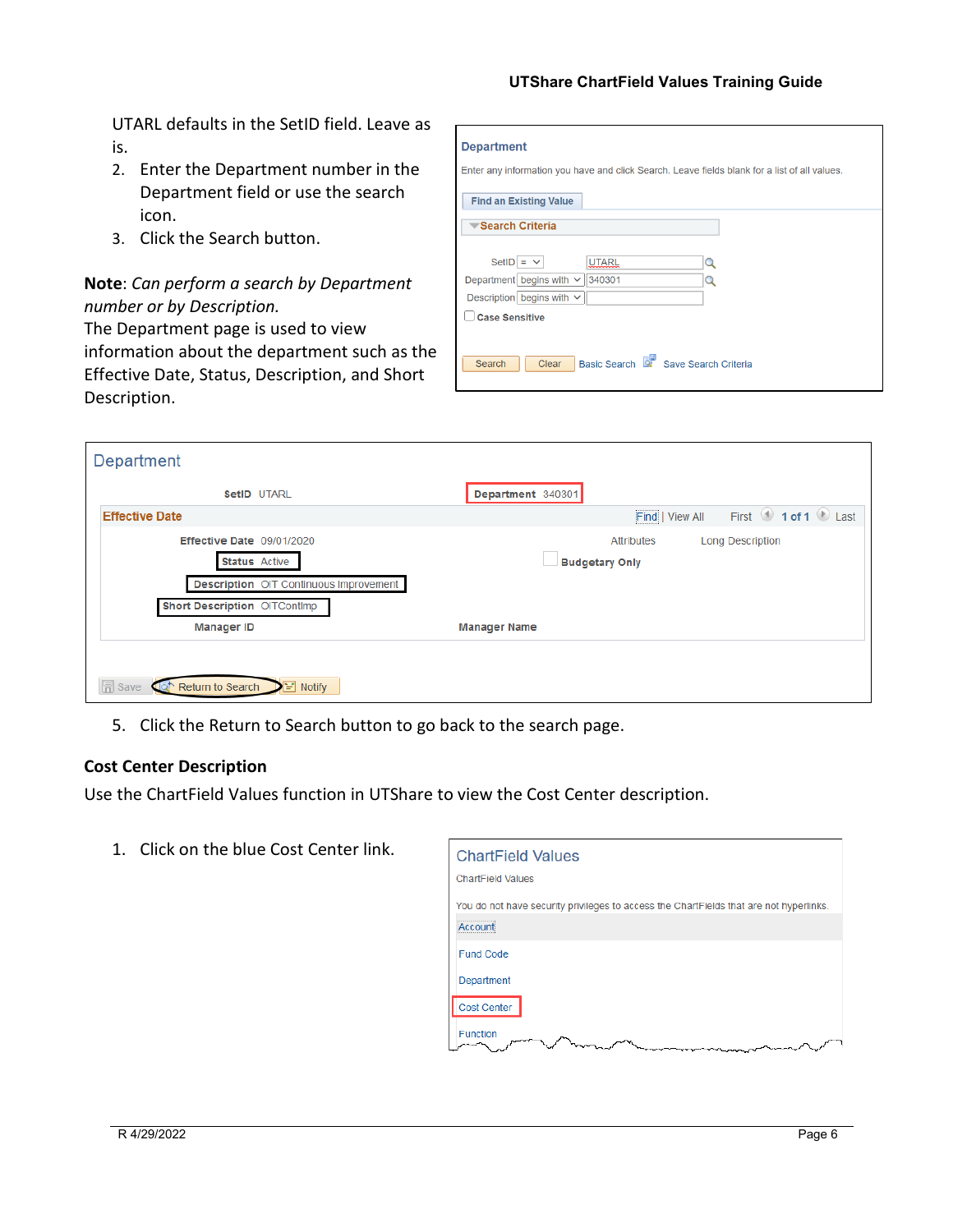#### **UTShare ChartField Values Training Guide**

UTARL defaults in the SetID field. Leave as is.

- 2. Enter the Cost Center number in the Cost Center field or use the search icon. *Leaving the Cost Center and Description blank is also an option to see a list of department cost centers.*
- 3. Click the Search button.

**Note:** *Can perform a search by Cost Center number or by Description.*

| <b>Cost Center</b>                                                                            |              |   |  |
|-----------------------------------------------------------------------------------------------|--------------|---|--|
| Enter any information you have and click Search. Leave fields blank for a list of all values. |              |   |  |
| <b>Find an Existing Value</b>                                                                 |              |   |  |
| ■ Search Criteria                                                                             |              |   |  |
| SetID = $\vee$                                                                                | <b>UTARL</b> | Q |  |
| Cost Center begins with $\vee$                                                                | 313255       |   |  |
| Description begins with $\vee$                                                                |              |   |  |
| <b>Case Sensitive</b>                                                                         |              |   |  |
|                                                                                               |              |   |  |
| Basic Search<br>Save Search Criteria<br>Search<br>Clear                                       |              |   |  |

The Cost Center page is used to view general information about the cost center like Status and Description.

| <b>Cost Center</b>                                                                |                       |                          |                       |                   |                         |  |
|-----------------------------------------------------------------------------------|-----------------------|--------------------------|-----------------------|-------------------|-------------------------|--|
| SetID UTARL<br>Cost Center 313255                                                 |                       |                          |                       |                   |                         |  |
| First 1 of 1 Last<br>Personalize   Find   View All   0  <br><b>Effective Date</b> |                       |                          |                       |                   |                         |  |
| <b>Status</b>                                                                     | <b>Description</b>    | <b>Short Description</b> | <b>Budgetary Only</b> | <b>Attributes</b> | <b>Long Description</b> |  |
| Active                                                                            | OIT OCI Communication | <b>OITOCICCOM</b>        |                       | <b>Attributes</b> | <b>Long Description</b> |  |
|                                                                                   |                       |                          |                       |                   |                         |  |
| Save <b>of Return to Search</b>                                                   |                       |                          |                       |                   |                         |  |
|                                                                                   |                       | $\boxed{\equiv}$ Notify  |                       |                   |                         |  |

4. Click the Return to Search button to go back to the search page.

#### <span id="page-8-0"></span>**Sponsored or Capital Project (Grant) Description**

Use the ChartField Values function in UTShare to view the Sponsored or Capital Project (Grant) description.

The ChartField Values screen displays.

1. Click on the blue Project link.

| <b>ChartField Values</b>                                                               |
|----------------------------------------------------------------------------------------|
| <b>ChartField Values</b>                                                               |
| You do not have security privileges to access the ChartFields that are not hyperlinks. |
| Account                                                                                |
| <b>Fund Code</b>                                                                       |
| Department                                                                             |
| <b>Cost Center</b>                                                                     |
| Function                                                                               |
| Program Code                                                                           |
| Project                                                                                |
| <b>Book Code</b>                                                                       |
|                                                                                        |